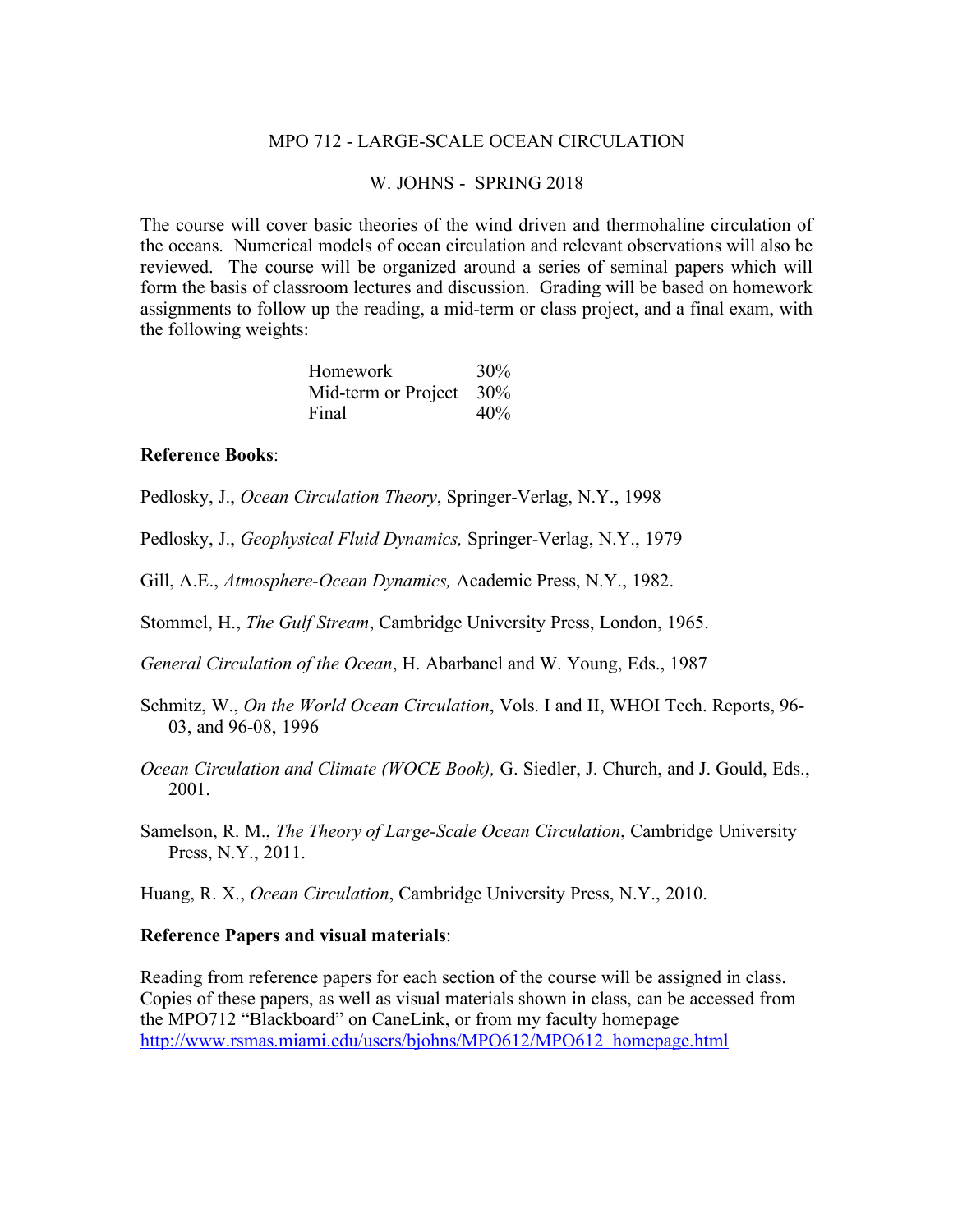# MPO 712 - LARGE SCALE OCEAN CIRCULATION

# **SYLLABUS**

- 1. Wind Stress Fields; Ekman and Sverdrup Transports
	- Review of Sverdrup Theory
	- Global Wind Stress Fields
	- Global Gyre Circulation and Major Current Systems
- 2. Linear Wind-driven Models of Ocean Circulation
	- Stommel's Model (Bottom friction)
	- Munk's Model (Lateral friction)
- 3. Non-linear Wind Driven Models of Ocean Circulation
	- Free Inertial Circulation on Beta-plane (Fofonoff's Model)
	- Formation of Inertial Western Boundary Currents (Charney Model)
	- Numerical Models of mixed Frictional-Inertial Gyre Closure
	- Inertial Recirculations and Western Boundary Current Extensions
- 4. Western Boundary Currents
	- Observations of Western Boundary Currents and Non-linear Features
	- Comparison with Models
- 5. Adjustment to Variable Wind Forcing
	- Rossby Waves Dynamical Modes in a Continuously Stratified Fluid
	- Excitement of Vertical Rossby Wave Modes by Wind Stress
	- The Gyre "Spin-up" Problem; Analytical and Numerical Models
	- Topographic Modifications of Sverdrup Theory
	- Seasonal Variability at mid-Latitudes; Comparison with Observations
- 6. Equatorial Circulation
	- The Observed Equatorial Circulation
	- Forcing of the Mean Equatorial Circulation
	- Review of Equatorial Waves
	- The Equatorial "Spin-up" Problem
	- Comparison of Adjustment Time Scales at the Equator and mid-Latitudes
	- Seasonal Variability of the Global Equatorial Circulation
- 7. Thermocline Theories
	- Diffusive Theories; Vertical Advective-Diffusive Balance (Munk)
	- Advective Theories (the "Ventilated" Thermocline; LPS)
	- Estimates of Global Diffusivity; Observational Methods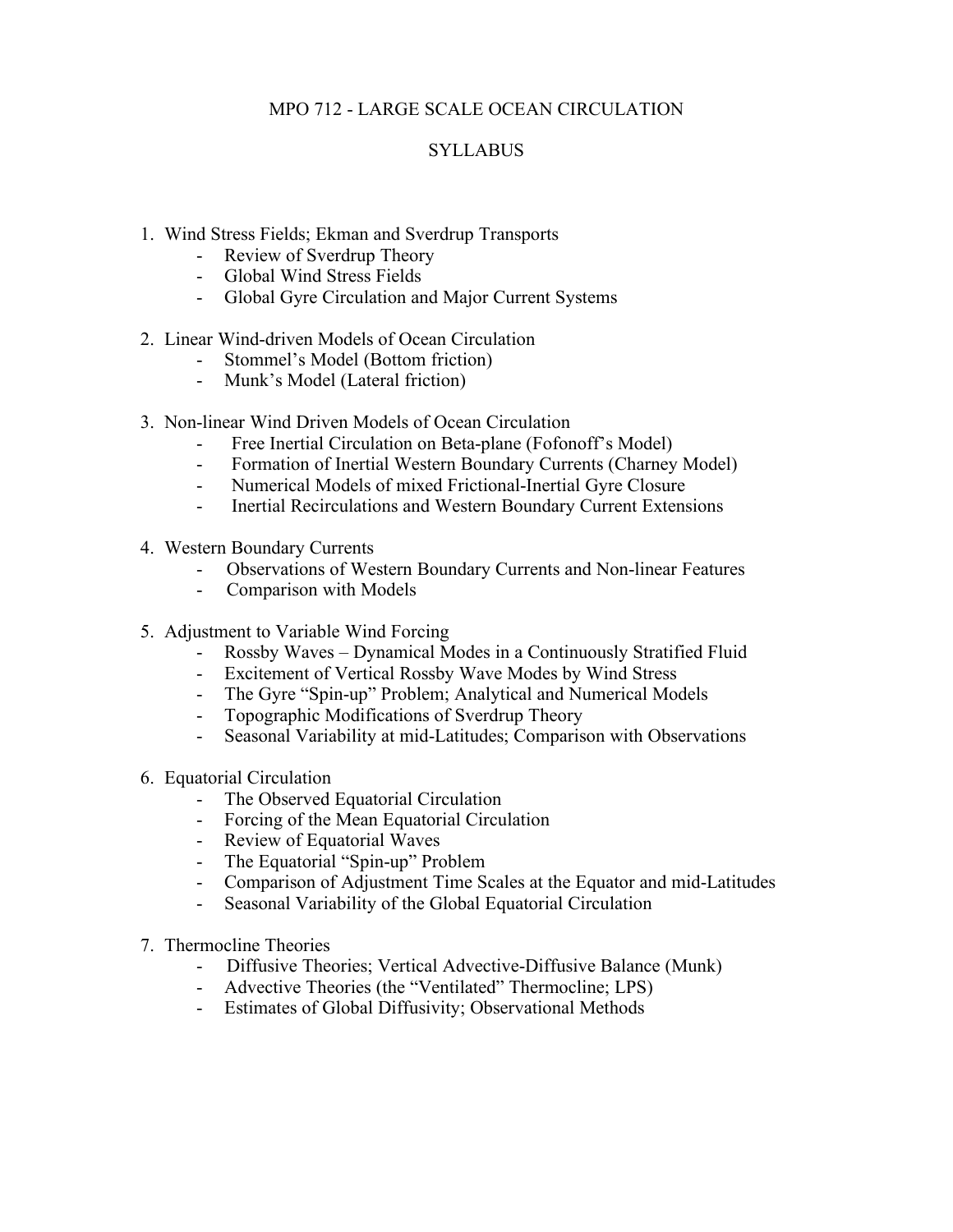- 8. Abyssal Circulation and the Global Thermohaline Cell; Ocean Heat Transport
	-
	- Thermohaline Circulation and Deep Water Production<br>- Theory of Abyssal Circulation (Stommel-Arons Theory Theory of Abyssal Circulation (Stommel-Arons Theory)
	- Observations of the Deep Circulation
	- Deep Western Boundary Currents
	- Role of the Southern Ocean
	- The Upper-Ocean Return Flow ("Warm" and "Cold" Routes)
	- Interaction of the Thermohaline and Wind-Driven Circulation
	- Ocean Heat Transport (Observations and Models)
- 9. Mesoscale Eddies and Their Role in the Large-scale Circulation
	- Sources of Mesoscale Energy
	- Eddy-Mean Flow Interaction
	- Eddy-Driven Recirculations
	- Role of Eddy-Induced Transport in the Thermohaline Circulation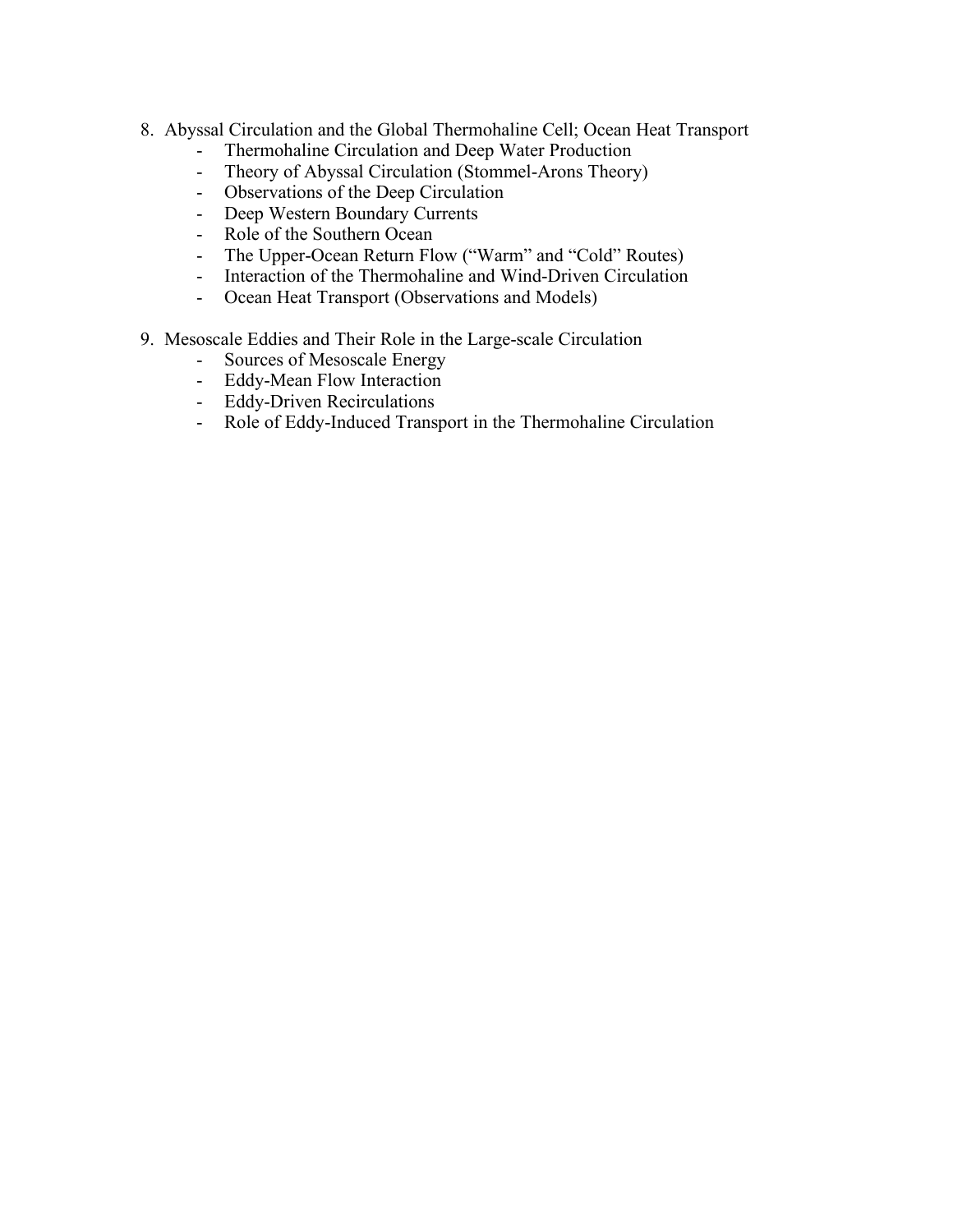## REFERENCE PAPERS

## I. Wind Stress Field/Ekman & Sverdrup Transports

- 1. Sverdrup, H.V., 1947: Wind driven currents in a baroclinic ocean with application to the equatorial currents of the eastern Pacific. *Nat. Acad. Sci. Proc.*, **33**, 318-326.
- 2. Bunker, A.F., 1976: Computation of surface energy flux and annual air-sea interaction cycles of the North Atlantic Ocean. *Mon. Wea. Rev*., **104,** 1122-1129. (rest is "optional").
- 3. Leetmaa, A. and A.F. Bunker, 1978: Updated charts of the mean annual wind stress, convergences in the Ekman layers, and Sverdrup transports in the North Atlantic. *J. Mar. Res*., **36**(2), 311-319.
- 4. Hellerman, S. and M. Rosenstein, 1983: Normal monthly wind stress over the world ocean with error estimates. *J. Phys. Oceanogr*., **13**, 1093-1104.
- 5. Josey, S. A., E. C. Kent, and P. K. Taylor, 2002: Wind stress forcing of the ocean in the SOC climatology: Comparisons with the NCEP-NCAR, ECMWF, UWM/COADS, and Hellerman and Rosenstein Datasets. *J. Phys. Oceanogr*., **32**(7), 1993-2019.
- 6. Leetmaa, A., P. Niiler, and H. Stommel, 1977: Does the Sverdrup relation account for the mid-Atlantic circulation? *J. Mar Res*., **35**(1), 1-9.
- II. Linear Wind-Driven Models of Ocean Circulation
- 1. Stommel, H., 1948: The western intensification of wind-driven ocean currents. Trans. Amer. Geophys. Union, 29, 202-206.
- 2. Munk, W., 1950: On the wind-driven ocean circulation. *J. Meteor*., **7,** 79-93.
- III. Nonlinear Wind-Driven Models
- 1 Fofonoff, N.P., 1954: Steady flow in a frictionless homogeneous ocean. *J. Mar. Res.*, **13**, 254-262.
- 2. Charney, J., 1955: The Gulf Stream as an inertial boundary layer. Proc. Nat. Acad. Sci., 41, 731-740.
- 3. Bryan, K. 1963: A numerical investigation of a non-linear model of a wind-driven ocean. *J. Atmos. Sci.*, 210, 594-606.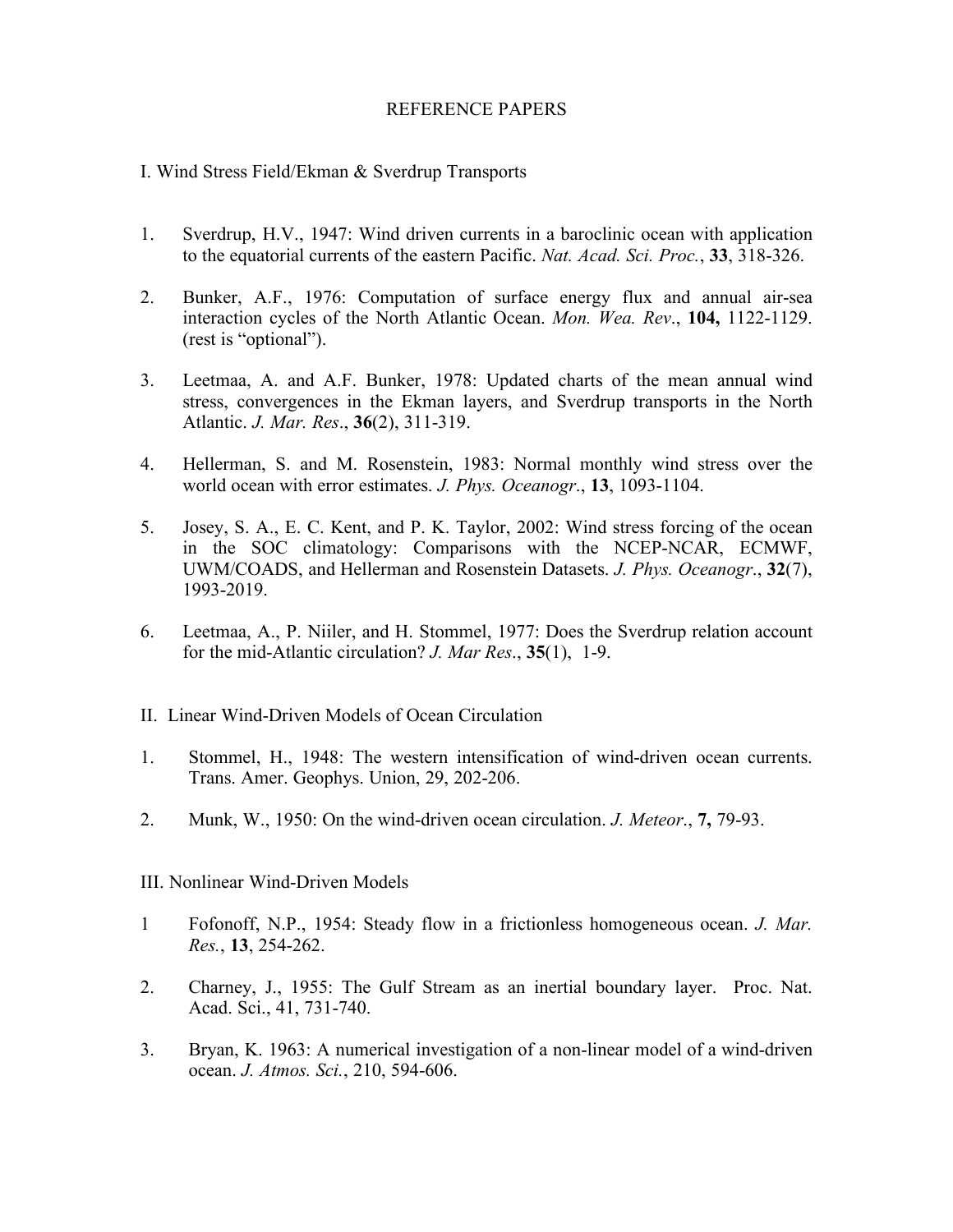- IV. Western Boundary Currents
- 1. Hogg, N.G., and W.E. Johns, 1995: Western Boundary Currents. *Rev. of Geophys.*, *Suppl*. 1311-1334.
- V. Adjustment to Forcing
- 3. Anderson, D. and A. Gill, 1975: Spin-up of a stratified ocean with application to upwelling. *Deep Sea Res*., 22, 583-596.
- 4. Anderson, D., K. Bryan, A. Gill and R. Pacanowski, 1979: The transient response of the North Atlantic: Some model studies. *J. Geophys. Res*., 84, 4795-4815.
- 5. Anderson, D.L.T., and R.A. Corry, 1985: Seasonal transport variations in the Florida Straits: A model study. *J. Phys. Oceanogr.*, 15, 773-786
- VI. Equatorial Dynamics
- 1. Philander, S.G.H., and R.C. Pacanowski, 1980: The generation of equatorial currents. *J. Geophys. Res*., **85**, 1123-1136.
- 2. Knox, R.A. and D.L.T. Anderson, 1985: Recent Advances in the study of the lowlatitude ocean circulation. *Prog. Oceanogr.*, 14, 259-317.
- VII. Thermocline Theory
- 1. Munk, W.H., 1966: Abyssal Recipies. *Deep-Sea Res.,* **13,** 707-730.
- 2. Welander, P., 1959: An advective model of the ocean thermocline. *Tellus*, 11, 309- 318.
- 3. Luyten, J.R., J. Pedlosky, and H. Stommel, 1983: The ventilated thermocline. *J. Phys.Oceanogr.,* **13,** 292-309.
- 4. Pedlosky, J., 1989: Thermocline theories, (in General Circulation of the Ocean, H.D.I. Abaranel and W.R. Young, ed.), Springer-Verlag, N.Y., pp. 55-101.

VIII. Global Thermohaline Circulation/Ocean Heat Transport

- 1. Stommel, H. and A.B. Arons, 1960a: On the abyssal circulation of the world ocean. I. Stationary planetary flow patterns on a sphere. *Deep-Sea Res*., **6**, 140- 154.
- 2. Stommel, H. and A.B. Arons, 1960b: An idealized model of the circulation pattern and amplitude in ocean basins. *Deep-Sea Res.*, **6**, 217-233.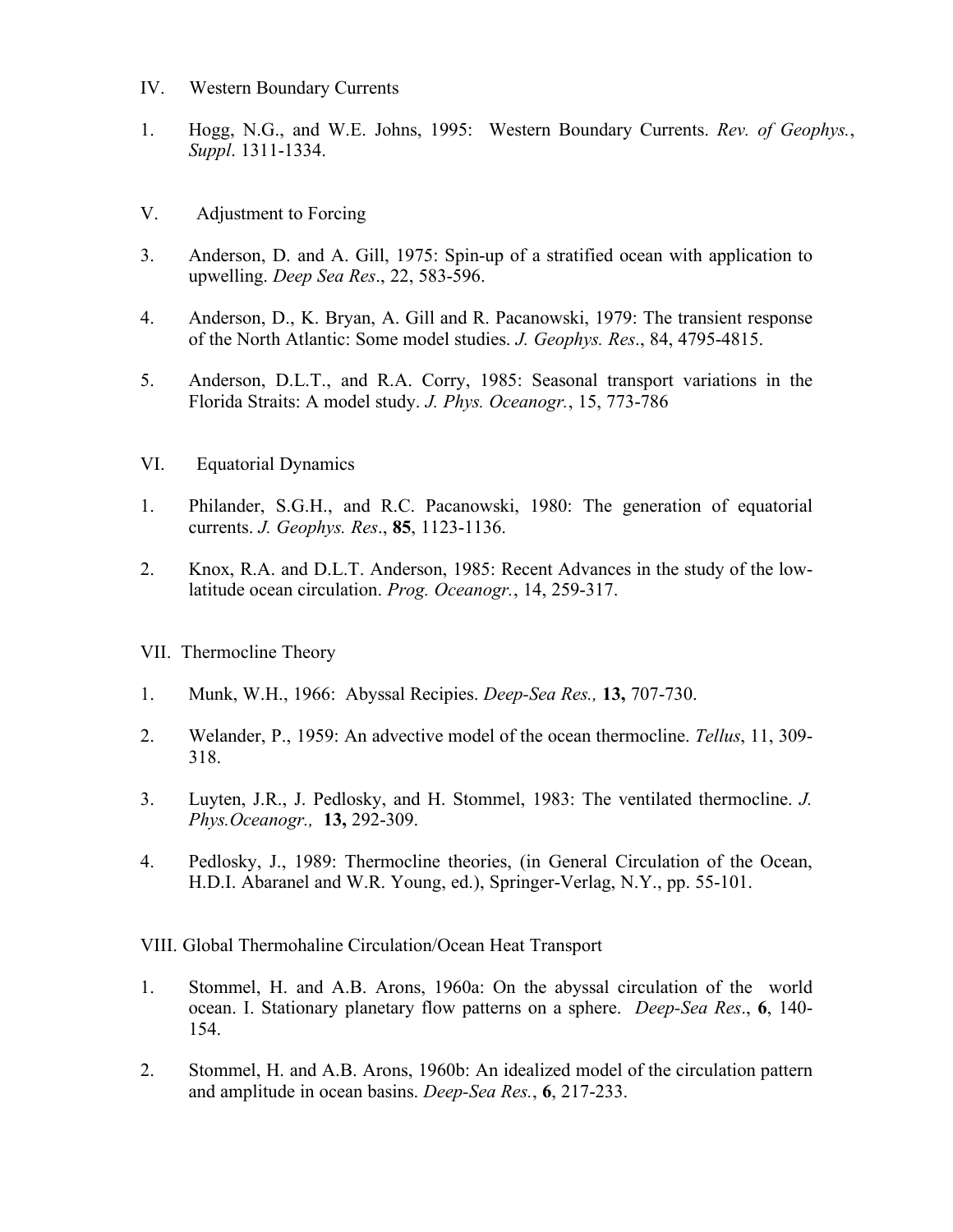- 3. Gordon, A.L., 1986: Interocean Exchange of Thermocline Water. *J. Geophys. Res.,* **91(C4),** 5037-5046.
- 4. Rintoul, S.R., 1991: South Atlantic Interbasin Exchange. *J. Geophys. Res*., **96(C2)**, 2675-2692.
- 5. Hall, M.M. and H.L. Bryden, 1982: Direct estimates and mechanisms of ocean heat transport. *Deep-Sea Res*., **29,** 339-359.
- 6. Bryden, H.L., D.H.Roemmich and J.A. Church, 1991: Ocean heat transport across 24°N in the Pacific. *Deep-Sea Res.,* **38(3),** 297-324.
- 7. Kuhlbrodt, T., A. Griesel, M. Montoya, A. Levermann, M. Hofmann, and S. Rahmstorf (2007), On the driving processes of the Atlantic meridional overturning circulation, Rev. Geophys., 45, RG2001,doi:10.1029/2004RG000166.
- IX. Mesoscale Eddies and Their Role in the Large-scale Circulation.
- 1. Haidvogel, D.B., and W.R. Holland, 1978: The Stability of Ocean Currents in Eddy-Resolving General Circulation Models. *J. Phys. Oceanogr.,* **8,** 393-413.
- 2. Holland, W.R., and P.. Rhines, 1980: An Example of Eddy-Induced Ocean Circulation. *J. Phys. Oceanogr..,* **10**, 1010-1031.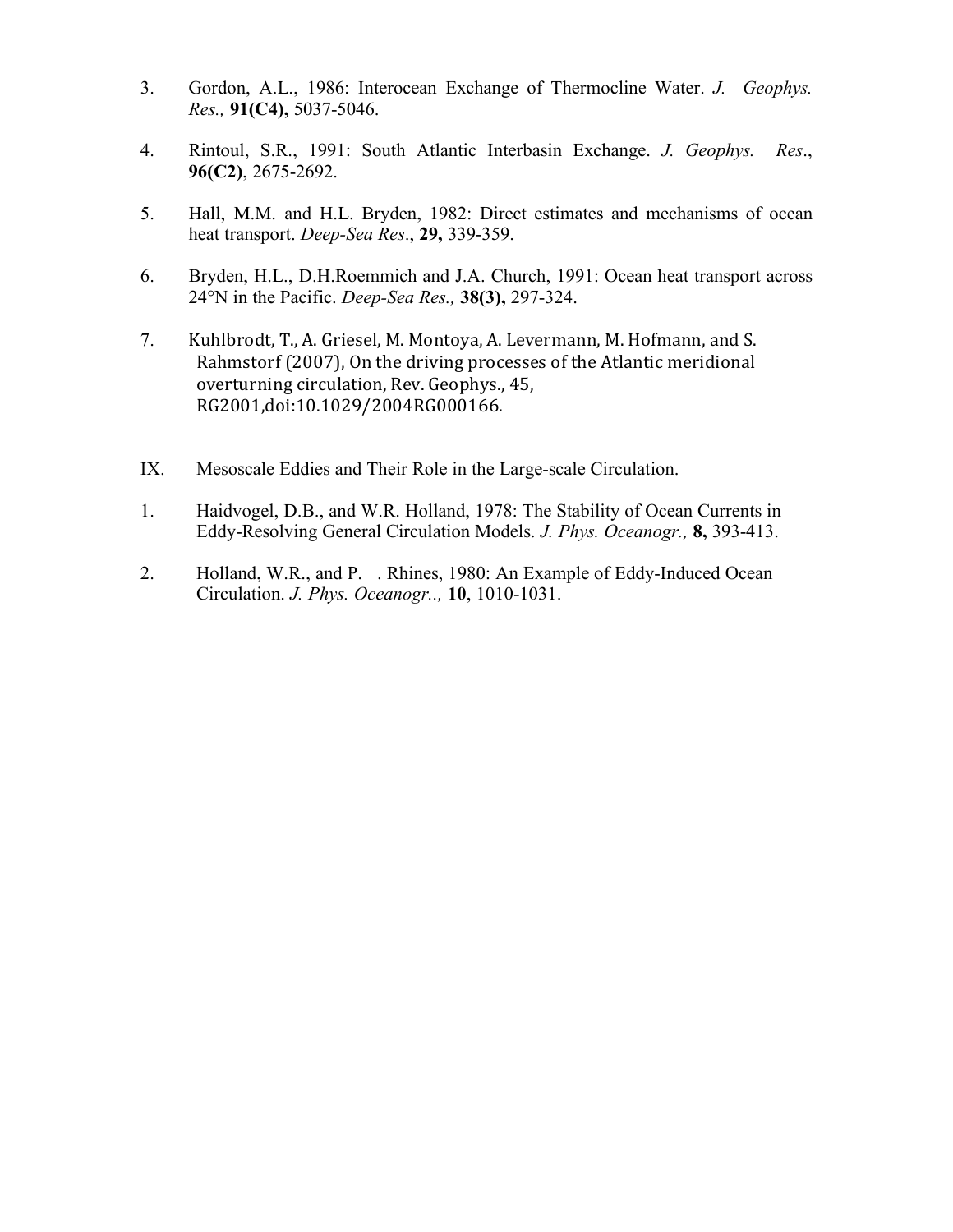### X. Supplemental Reading

- 1. Longuet-Higgins, M.S., 1964: Planetary waves on a rotating sphere. *Proc. Roy. Soc.* A, 279, 446-473.
- 2. Longuet-Higgins, M.S., 1965: Planetary waves on a rotating sphere. II. *Proc. Roy. Soc.*, A, 284, 40-68.
- 3. Anderson, D.L.T., and R.A. Corry, 1985: Seasonal transport variations in the Florida Straits: A Model Study. *J. Phys. Oceanogr.*, 15, 773-786.
- 4. Moore, D.W., 1963: Rossby waves in oceanic circulations. *Deep-Sea Res*., **10**, 735-748.
- 5. Veronis, G., 1966L: Wind-driven ocean circulation. Pt. II. Numerical solutions of the non-linear problem. *Deep-Sea Res.*, **13,** 31-55.
- 6. Veronis, G.T., 1969: On theoretical models of the thermocline circula- tion. *Deep-Sea Res.*, 16, Suppl., 301-323.
- 7. Schott, F., and H. Stommel, 1978: Beta spirals and absolute velocities in different oceans. *Deep-Sea Res.*, 25, 961-1010.
- 8. Rhines, P.B. and W.R. Young, 1982: Homogenization of potential vorticity in planetary gyres. *J. Fluid Mech*., 122, 347-367.
- 9. Luyten, J.R., J. Pedlosky, and H. Stommel, 1983: The ventilated thermocline. *J. Phys. Oceanogr.*, 13, 292-309.
- 10. Huang, R.X., 1986: Solutions of the ideal fluid thermocline in continuous stratification. J. Phys. Oceanogr., 16, 39-59.
- 11. Roemmich, D., and T. McCallister, 1989: Large Scale Circulation of the North Pacific Ocean. Prog. Oceanogr., 22, 171-204.
- 12. Neelder, G.T., 1967: A model for thermohaline circulation in an ocean of finite depth. J. Mar. Res., 25, 329-342.
- 13. Welander, P., 1971: The Thermocline Problem. Phil. Trans. A., 270, 415-421.
- 14. Pedlosky, J. and W.R. Young, 1983: Ventilation, potential vorticity homogenization and the structure of the ocean circulation. J. Phys. Oceanogr., 13 (7), 2020-2037.
- 15. Warren, B.A., 1980: Deep Circulation of the World Ocean. Evolution of Physical Oceanography, 6-36.